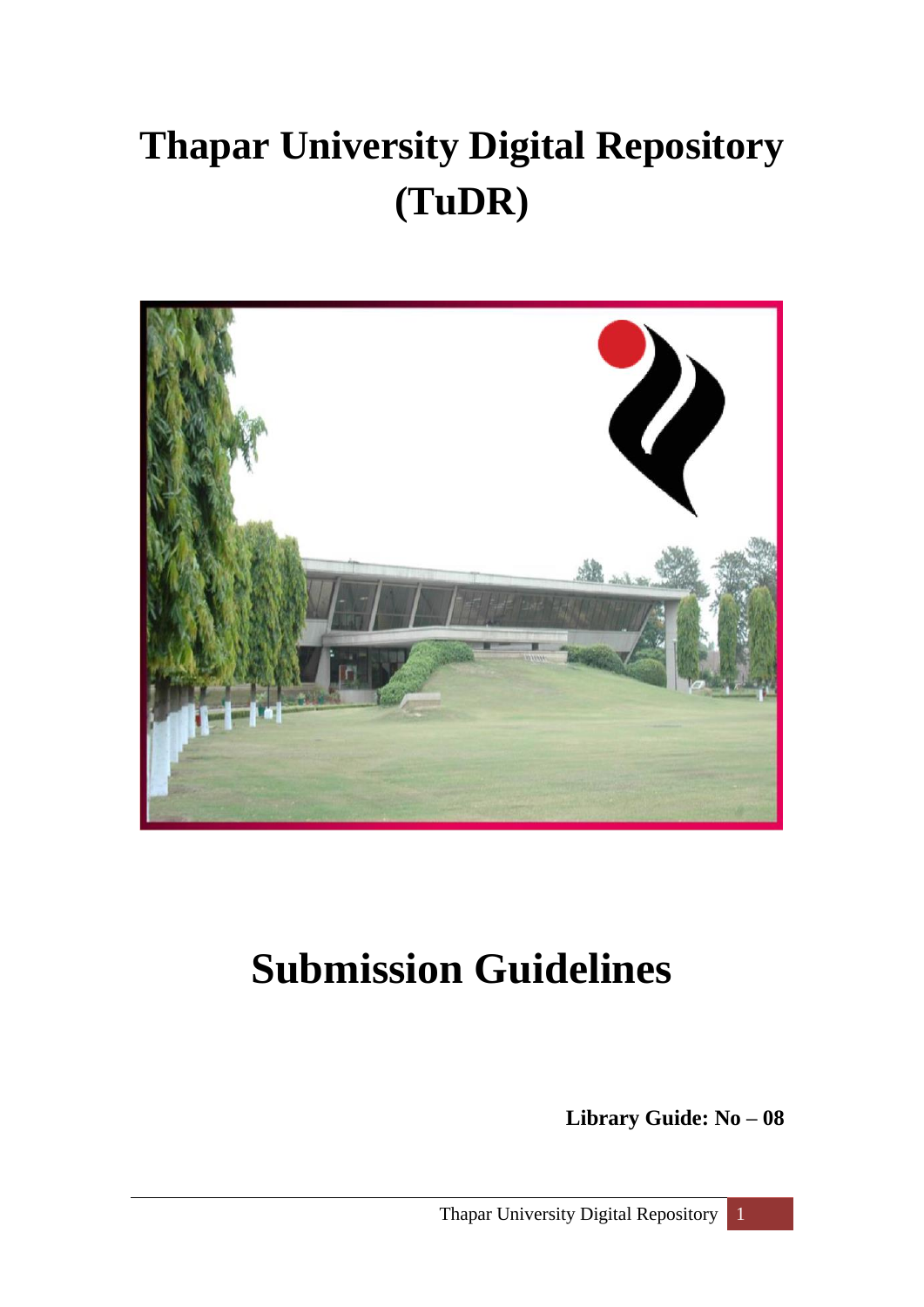# **Submission Guidelines**

## **About TuDR**

Thapar University Digital Repository (TuDR) is a digital content management system which facilitates the management of digital documents available in the form of research articles, electronic theses and dissertations.

The TuDR is being managed through the **Digital Library Software** popularly known as **Dspace**. Central library has recently shifted to a new version of Dspace which is enriched with many automated services.

Please go through the text below for auto-registration to TuDR. Faculty members are encouraged to register themselves with TuDR in order to submit your digital document.

Registration is mandatory to submit any digital document. The various collections in the TuDR is being categorised into the Departments and Schools. Further, the submission will be done in respective department and schools only in order to get perfect statistics of the different digital documents.

Before start of the submission of any document, it is assumed that

- You have registered yourself at T*u*DR and you remember your Login and Password.
- You have granted permission to submit a collection "Department/School

If you are not registered with the T*u*DR, please do it before you submit any document. For registration, please visit

**<http://dspace.thapar.edu:8080/jspui>**

### **[Note: Please see library guide number 07 for detailed registration process.]**

#### **Submission Process**

- **A. Preliminary Process**
- \* Create a single file of your document (borne digital or through scanning)
- $\mathbf{\hat{P}}$  If it is a PhD Thesis, it must contains the signature page placed at proper place before creating a digital form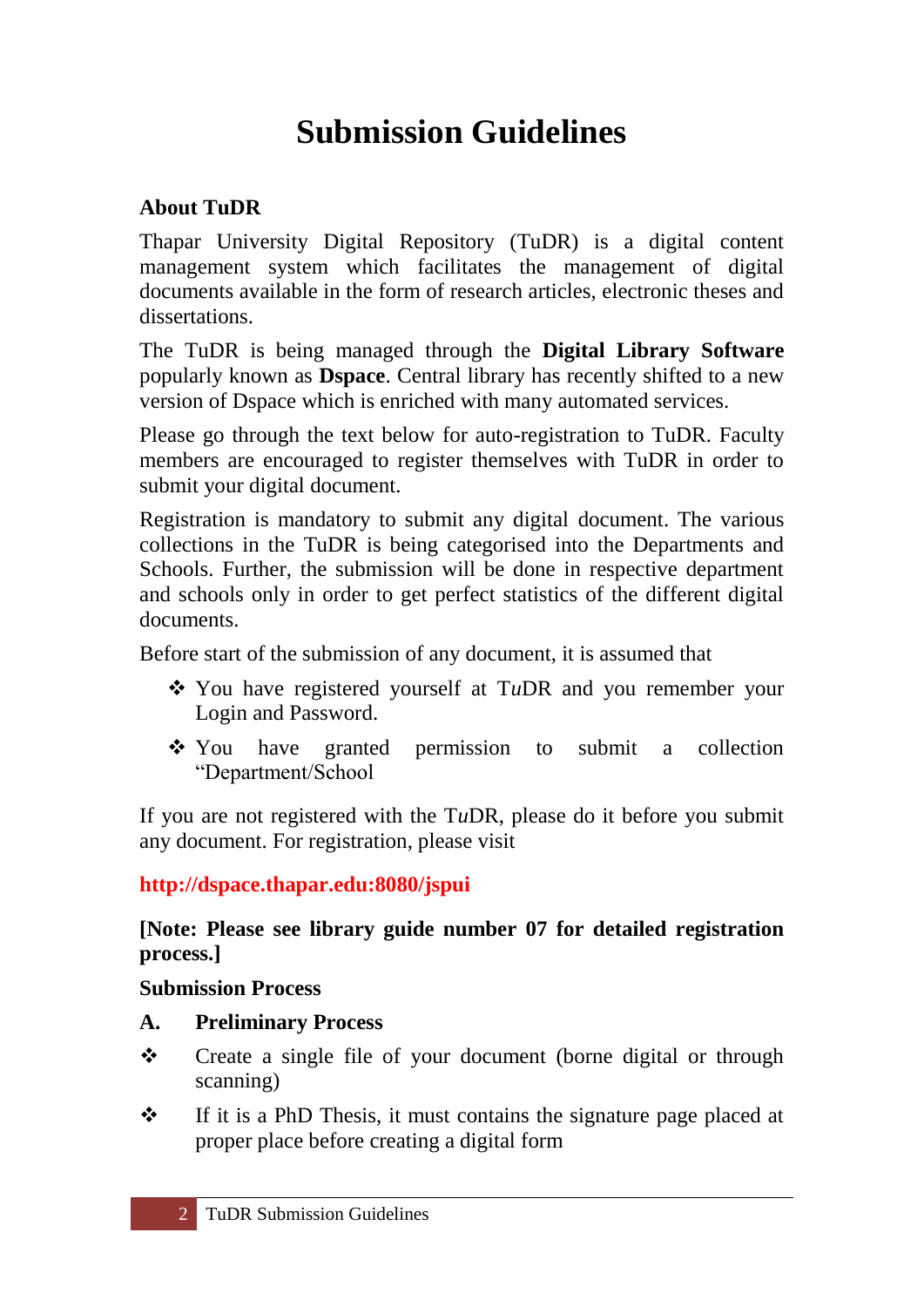- \* An exemplary template (format) of the thesis is given at the end of this document.
- \* The Digital Document must not be more than 10MB

#### **B. Submission Process**

\* To submit online, please visit the Thapar University Digital Repository Page at and bookmark this page for future use.

#### **<http://dspace.thapar.edu:8080/jspui/>**

- **C. Accessing Your Account / Submission Process**
- Login to On Right Top Corner, Click on **"Sign on to"** and choose **"My Dspace"**





\* Log on to your Account with regstered e-mail address and Password (Figure 2)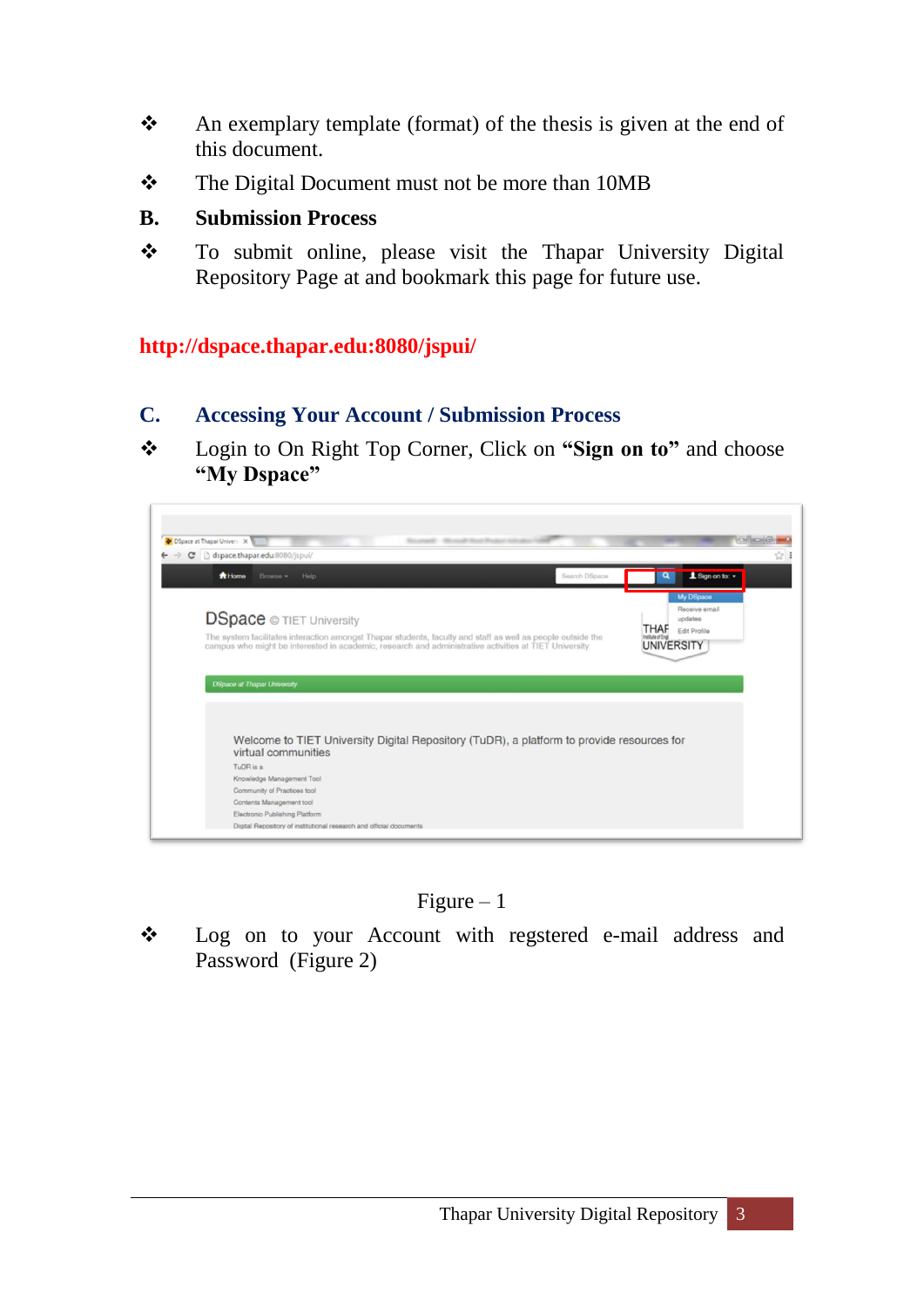| Thapar University Digital Repository (TuDR)                                                                                                                                                        |                 |                   |                                                   |   |
|----------------------------------------------------------------------------------------------------------------------------------------------------------------------------------------------------|-----------------|-------------------|---------------------------------------------------|---|
| TuDR is the digital asset management system which integrates the intellectual output in the form of<br>research articles, PhD Theses, M.Tech/ME Theses. TuDR facilitates the share and exchange of |                 |                   | Institute of Engineering and<br><b>UNIVERSITY</b> |   |
| intellectual output of the university.                                                                                                                                                             |                 |                   |                                                   |   |
|                                                                                                                                                                                                    |                 |                   |                                                   | 0 |
| Log In to DSpace                                                                                                                                                                                   |                 |                   |                                                   |   |
| New user? Click here to register.                                                                                                                                                                  |                 |                   |                                                   |   |
| Please enter your e-mail address and password into the form below.                                                                                                                                 |                 |                   |                                                   |   |
|                                                                                                                                                                                                    | E-mail Address: | helpol@thapar.edu |                                                   |   |
|                                                                                                                                                                                                    | Password:       | ------------      |                                                   |   |
|                                                                                                                                                                                                    |                 |                   |                                                   |   |
|                                                                                                                                                                                                    |                 | Log In            |                                                   |   |

Figure  $-2$ 

\* Following Screen (Figure 3) will appear once you logged in with your account. Click on "Start a New Submission"

| <del></del> Home Browse • Help                   | $\Omega$<br>Logged in as helpol@thapar.edu +<br>Search DSpace |  |
|--------------------------------------------------|---------------------------------------------------------------|--|
| <b>DSpace at Thapar University</b>               |                                                               |  |
| My DSpace: helpcl@thapar.edu                     |                                                               |  |
| Start a New Submission View Accepted Submissions |                                                               |  |



- A list will appear "Choose a Collection" where you have permission to submit. If you do not find any list on your account, contact library (Ext. No **3517** or email [dspace@thapar.edu](mailto:dspace@thapar.edu) for submission credentials).
- $\bullet$  Choose the appropriate collection from the drop down list e.g. in case of 'Department of Computer Science and Engineering', then choose "Masters Theses or Doctoral Theses Collection" (Figure 4)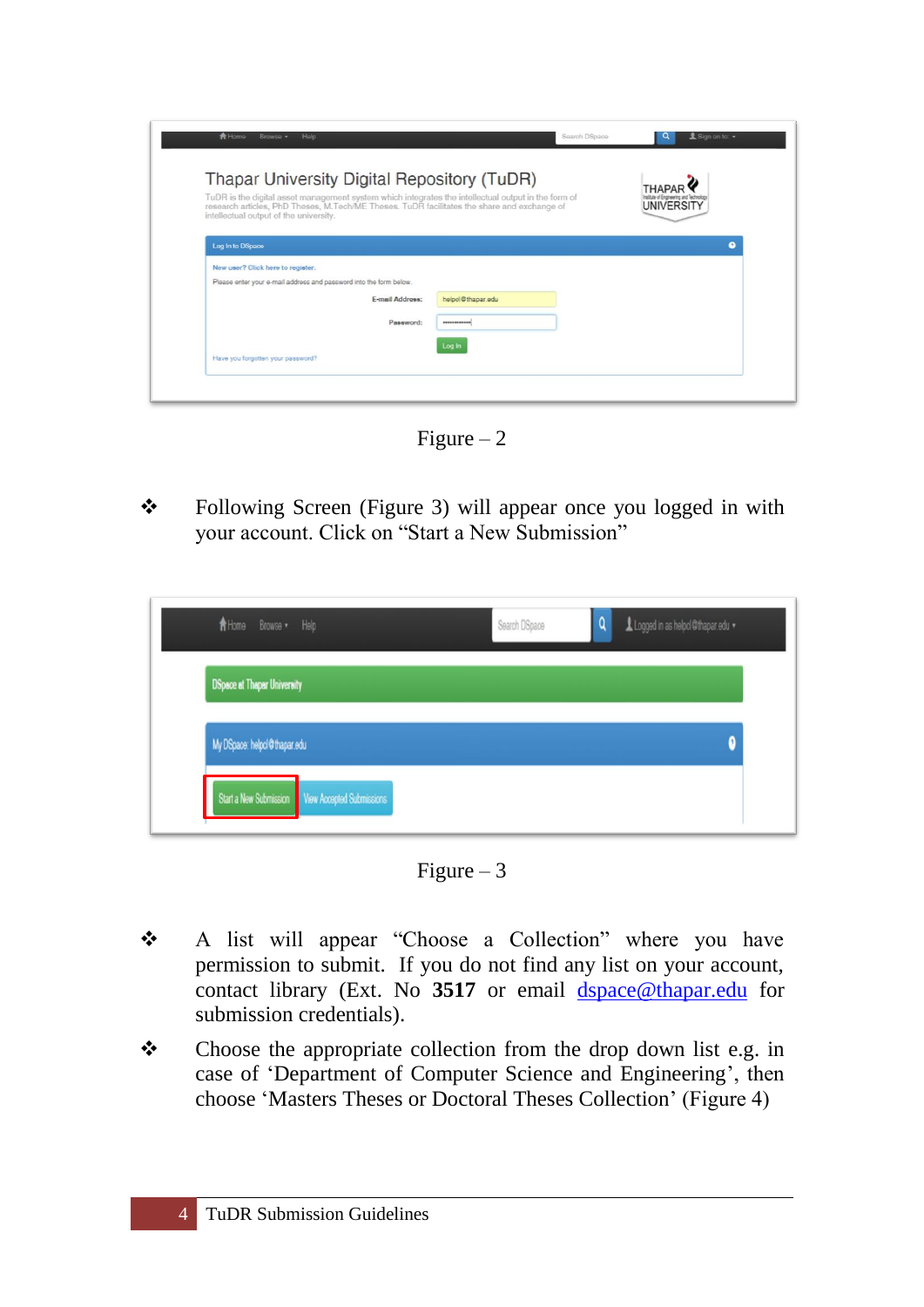|            | Submit: Choose Collection <sup>9</sup><br>Select the collection you wish to submit an item to from the list below, then click "Next".                                                   |  |
|------------|-----------------------------------------------------------------------------------------------------------------------------------------------------------------------------------------|--|
| Collection | Select                                                                                                                                                                                  |  |
|            | <b>Select</b><br>Departments > Department of Computer Science & Engineering > Doctoral Theses @CSED<br>Departments > Department of Computer Science & Engineering > Masters Theses@CSED |  |

Figure  $-4$ 

- The Next screen will give you options to fill up the Metadata of the Digital Document.
	- o Author Name: Enter the Last Name of the Author (Student), then the First Name of the Author (Student).
		- e.g. Last Name: **Jain** First Name: **Surabhi**
	- o Then Click "add more" and enter Guide or Supervisor"s Name with suffix "(Guide)" after First Name. This way you can enter all the guide"s names. (Figure 5)

#### Last Name: **Kapoor** First Name: **Vishal (Guide)**

| Enter the names of the authors of this item. |        |                |            |
|----------------------------------------------|--------|----------------|------------|
| <b>Authors</b>                               | Jain   | Surabhi        |            |
|                                              | Kapoor | Vishal (Guide) | + Add More |
|                                              |        |                |            |

Figure  $-5$ 

 Enter Title of Thesis. The title of the thesis must be exactly same which has been written or typed on the Print Thesis. Use First Letter Capital as maximum as possible.

### e.g. **Copolymerization of Propylene Oxide and Carbon Dioxide**

| Enter the main title of the item. |                                                        |
|-----------------------------------|--------------------------------------------------------|
| Title <sup>*</sup>                | Copolymerization of Propylene Oxide and Carbon Dioxide |
|                                   |                                                        |

Figure –  $6$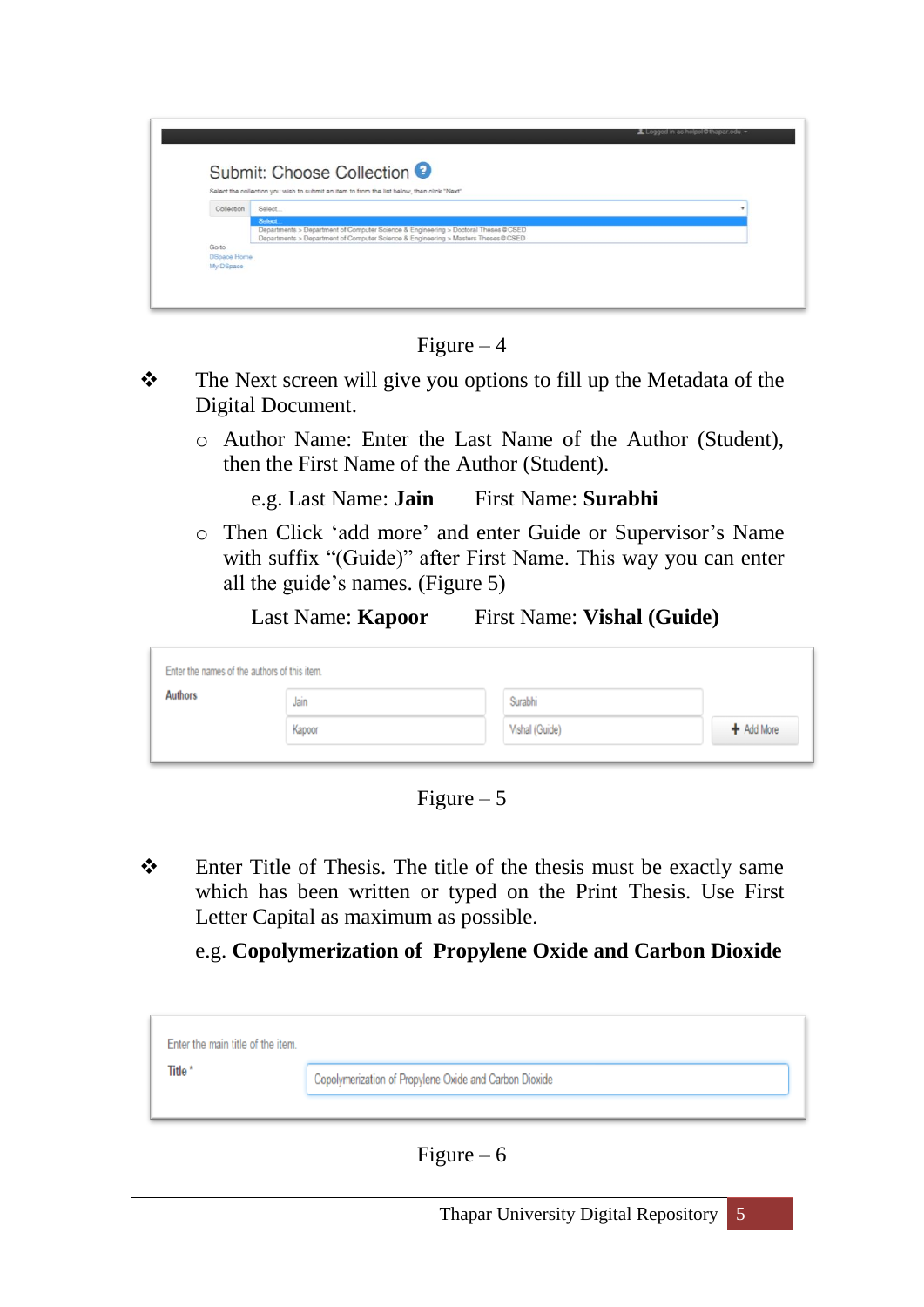\* Choose Date in Month, Date and Year Format

Date of Issue \* Day:  $2$ Year: 2016 Month: June  $\overline{\mathbf{v}}$ 

- On scrolling down Choose Type as "**Thesis**" or appropriate material type of your document (Figure 7)
- \* Choose Language as "**English**". Leave all other fields. At the end Click "**Next**" (Figure 7)

| <b>Type</b>                                             | Select the type(s) of content of the item. To select more than one value in the list, you may have to hold down the "CTRL" or "Shift" key.<br>Recording, musical<br>Recording, oral<br>Software<br><b>echaical Report</b><br><b>Thesis</b><br>Viueo<br><b>Morking Paner</b> |             |        |
|---------------------------------------------------------|-----------------------------------------------------------------------------------------------------------------------------------------------------------------------------------------------------------------------------------------------------------------------------|-------------|--------|
| a dataset or an image) please select 'N/A'.<br>Language | Select the language of the main content of the item. If the language does not appear in the list, please select 'Other'. If the content does not really have a language (for example, if it is<br>English                                                                   | Cancel/Save | Next > |

Figure  $-7$ 

 On the next screen you have to enter Subject Keywords and Abstract. Keyword must be chosen carefully which described the content of the thesis. Capitalise each word (e.g. Capital Gain, International Market, like wise) and you can add up to six to eight key words (Figure 8).

|                                                              | Submit: Describe this Item $\boldsymbol{\Theta}$ |  |              |
|--------------------------------------------------------------|--------------------------------------------------|--|--------------|
| Please fill further information about this submission below. |                                                  |  |              |
| Enter appropriate subject keywords or phrases.               |                                                  |  |              |
| <b>Subject Keywords</b>                                      |                                                  |  | $+$ Add More |
|                                                              |                                                  |  |              |
| Enter the abstract of the item.                              |                                                  |  |              |
| <b>Abstract</b>                                              |                                                  |  |              |
|                                                              |                                                  |  |              |
|                                                              |                                                  |  |              |
|                                                              |                                                  |  |              |



Add sponsor name, if the works is sponsored by any agency (Figure 9)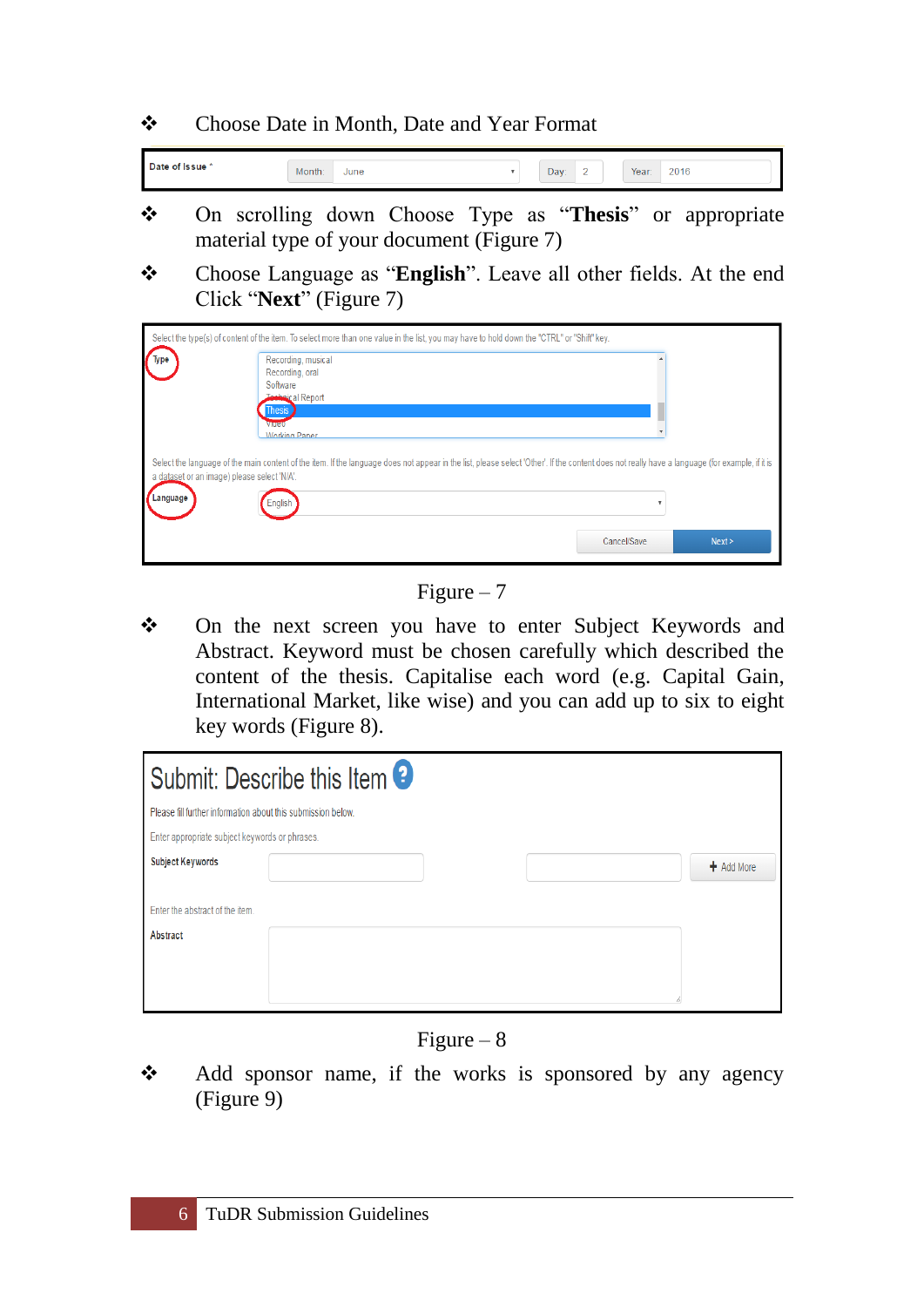|                                                      | Enter the names of any sponsors and/or funding codes in the box. |            |             |        |
|------------------------------------------------------|------------------------------------------------------------------|------------|-------------|--------|
| <b>Sponsors</b>                                      |                                                                  |            |             |        |
|                                                      |                                                                  |            |             |        |
|                                                      |                                                                  |            |             |        |
| Enter any other description or comments in this box. |                                                                  |            |             |        |
|                                                      |                                                                  |            |             |        |
| <b>Description</b>                                   |                                                                  |            |             |        |
|                                                      |                                                                  |            |             |        |
|                                                      |                                                                  |            |             |        |
|                                                      |                                                                  |            |             |        |
|                                                      |                                                                  | < Previous | Cancel/Save | Next > |
|                                                      |                                                                  |            |             |        |

Figure  $-9$ 

#### **D. Uploading Your File**

- \* On the next screen you have to upload your document file (thesis as a single file). How to prepare single file has been discussed at the start of the section. Ensure that all the certificates have been signed by concerned person.
- Drag and Drop your file at upload section or choose location by clicking "Select a file or drop & drop file"
- Before uploading rename the file as **"Enrolment Number\_Your Name\_PhD/ME Thesis"**

| Submit: Upload a File <sup>9</sup> |                                |                                                                                                                                                                                        |            |                                               |        |
|------------------------------------|--------------------------------|----------------------------------------------------------------------------------------------------------------------------------------------------------------------------------------|------------|-----------------------------------------------|--------|
| your local hard drive.             |                                | Please enter the name of the file on your local hard drive corresponding to your item. If you click "Browse", a new window will appear in which you can locate and select the file on  |            |                                               |        |
| are available.                     |                                | Please also note that the DSpace system is able to preserve the content of certain types of files better than other types. Information about file types and levels of support for each |            |                                               |        |
|                                    |                                |                                                                                                                                                                                        |            |                                               |        |
|                                    |                                | Select a file or drag & drop files                                                                                                                                                     |            | <b>Drag and Drop Your</b><br><b>File Hear</b> |        |
|                                    |                                | Please give a brief description of the contents of this file, for example "Main article", or "Experiment data readings".                                                               |            |                                               |        |
| <b>File Description:</b>           | 09643210 Pooja Puri Phd Thesis |                                                                                                                                                                                        |            |                                               |        |
|                                    |                                | Rename Your File Like This [Enrollment No_Name_(PhD/ME Thesis)]                                                                                                                        | < Previous | Cancel/Save                                   | Next > |
|                                    |                                | Figure $-10$                                                                                                                                                                           |            |                                               |        |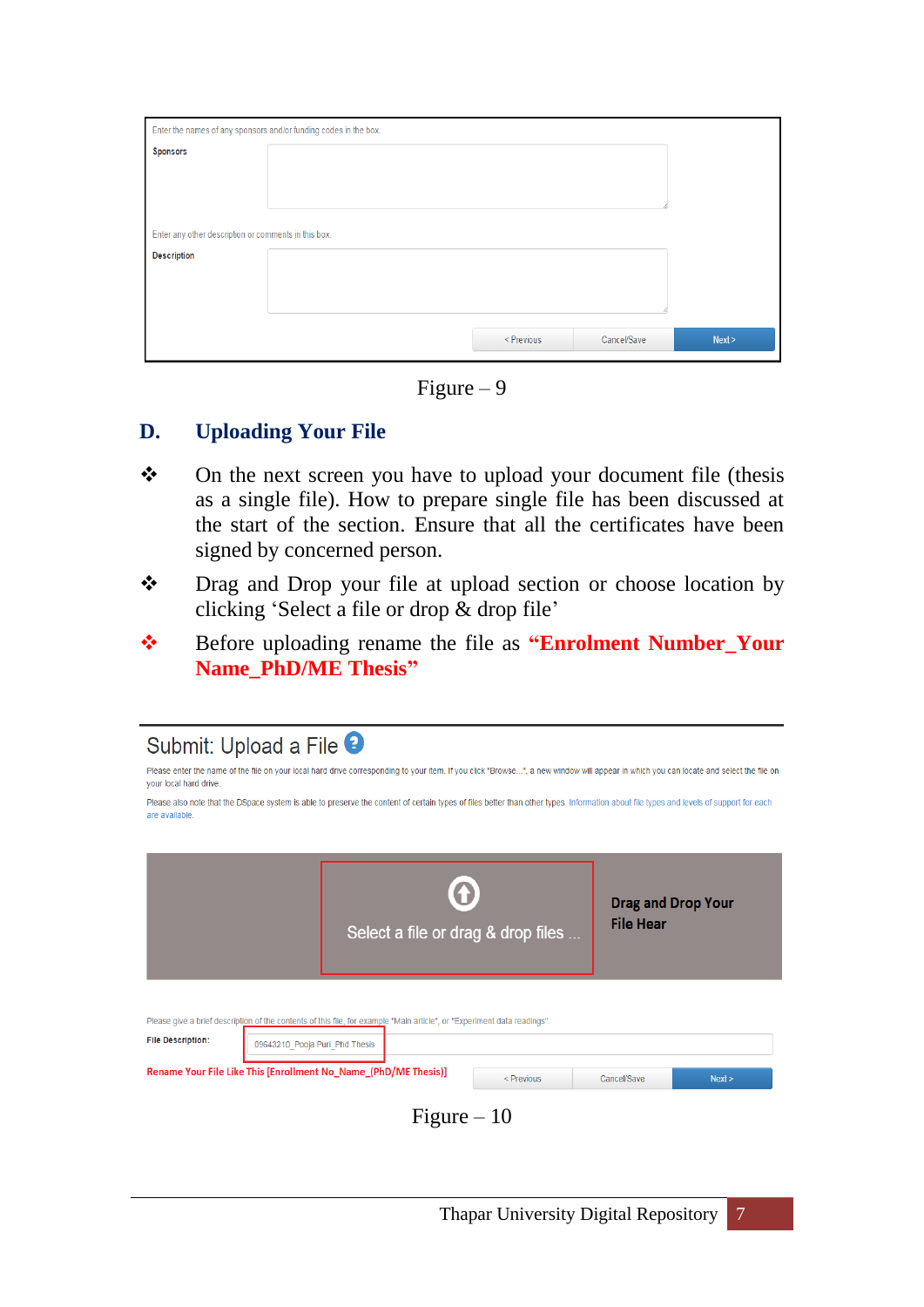#### On the next screen file submission details are there

|                                                                                                                                                                                                                         |                                                                                                                                                                                                                       |                       |                    | Logged in as helpcl@thapar.edu v |
|-------------------------------------------------------------------------------------------------------------------------------------------------------------------------------------------------------------------------|-----------------------------------------------------------------------------------------------------------------------------------------------------------------------------------------------------------------------|-----------------------|--------------------|----------------------------------|
| <b>Upload</b><br><b>Describe</b><br>Describe<br>Verify<br>Submit: File Uploaded Successfully <sup>9</sup><br>Your file was successfully uploaded.<br>The table below shows the files which have uploaded for this item. | License<br>Complete                                                                                                                                                                                                   |                       |                    |                                  |
| File<br>Primary<br>bitstream                                                                                                                                                                                            | <b>Size</b>                                                                                                                                                                                                           | <b>Description</b>    | <b>File Format</b> |                                  |
| <b>DSpace For Windows.pdf</b>                                                                                                                                                                                           | 11570995 bytes<br><b>前 Remove</b>                                                                                                                                                                                     | None<br>/ Change      | Adobe PDF (known)  | Change                           |
|                                                                                                                                                                                                                         | <b>Add Another File</b>                                                                                                                                                                                               |                       |                    |                                  |
| You can verify that the file(s) have been uploaded correctly by:                                                                                                                                                        |                                                                                                                                                                                                                       |                       |                    |                                  |
|                                                                                                                                                                                                                         | . Clicking on the filenames above. This will download the file in a new browser window, so that you can check the contents.<br>. The system can calculate a checksum you can verify. Click here for more information. | <b>Show checksums</b> |                    |                                  |
|                                                                                                                                                                                                                         |                                                                                                                                                                                                                       | < Previous            | Cancel/Save        | Next                             |

Figure – 11

 Next Screen will appear where you can view entire previously filled information for verification. You can edit any entry if you feel needs editing

|                                             |                                                                                                                                                                                    | Logged in as helpcl@thapar.edu + |
|---------------------------------------------|------------------------------------------------------------------------------------------------------------------------------------------------------------------------------------|----------------------------------|
| Upload<br>Describe<br>Describe              | Verify<br>Complete<br>License                                                                                                                                                      |                                  |
| Not quite there yet, but nearly!            | Submit: Verify Submission <sup>9</sup>                                                                                                                                             |                                  |
|                                             | Please spend a few minutes to examine what you've just submitted below. If anything is wrong, please go back and correct it by using the buttons next to the error, or by clicking |                                  |
| on the progress bar at the top of the page. |                                                                                                                                                                                    |                                  |
|                                             |                                                                                                                                                                                    |                                  |
|                                             |                                                                                                                                                                                    |                                  |
|                                             | If everything is OK, please click the "Next" button at the bottom of the page.                                                                                                     |                                  |
|                                             | You can safely check the files which have been uploaded - a new window will be opened to display them.                                                                             |                                  |
| Authors                                     | Last Name of Student, First Name of Student                                                                                                                                        |                                  |
|                                             | Last Name of Guide, First Name of Guide (Guide)                                                                                                                                    | Correct one of these             |
| Title                                       | Title                                                                                                                                                                              |                                  |
| Other Titles                                | None                                                                                                                                                                               |                                  |
| Date of Issue                               | 2016                                                                                                                                                                               |                                  |
| Publisher                                   | None                                                                                                                                                                               |                                  |
| Citation                                    | None                                                                                                                                                                               |                                  |
|                                             | None                                                                                                                                                                               |                                  |
| Series/Report No.<br>Identifiers            | None                                                                                                                                                                               |                                  |
| Type                                        | Thesis                                                                                                                                                                             |                                  |

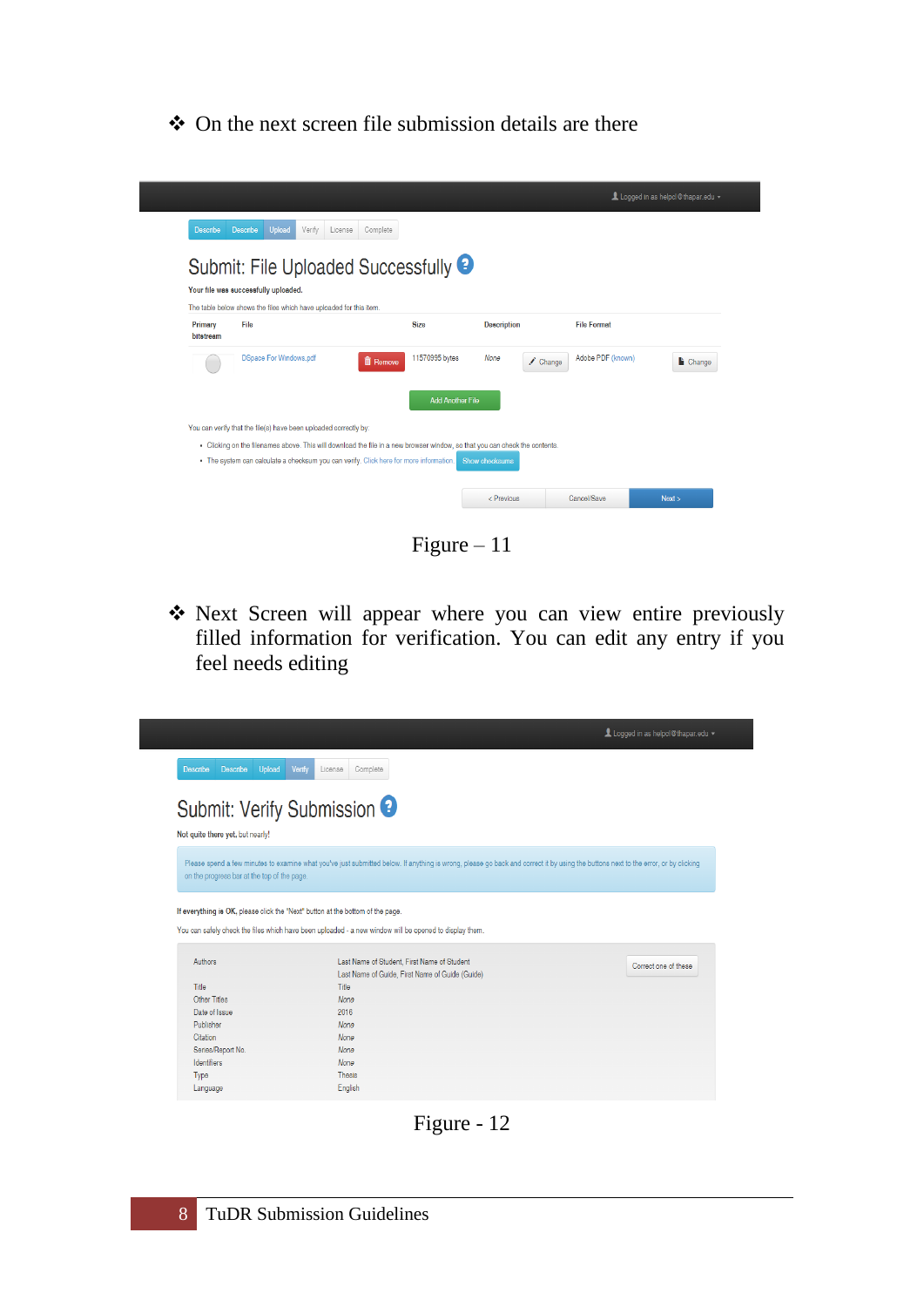Scrolling down to view complete details.

|                                                         |                                            |            |             | Logged in as helpcl@thapar.edu - |  |
|---------------------------------------------------------|--------------------------------------------|------------|-------------|----------------------------------|--|
| Title                                                   | Title                                      |            |             |                                  |  |
| Other Titles                                            | None                                       |            |             |                                  |  |
| Date of Issue                                           | 2016                                       |            |             |                                  |  |
| Publisher                                               | None                                       |            |             |                                  |  |
| Citation                                                | None                                       |            |             |                                  |  |
| Series/Report No.                                       | None                                       |            |             |                                  |  |
| Identifiers                                             | None                                       |            |             |                                  |  |
| Type                                                    | Thesis                                     |            |             |                                  |  |
| Language                                                | English                                    |            |             |                                  |  |
| Subject Keywords<br>Abstract<br>Sponsors<br>Description | None<br>None<br>None<br>ME, CSED           |            |             | Correct one of these             |  |
| <b>Uploaded Files:</b>                                  | DSpace For Windows.pdf - Adobe PDF (Known) |            |             | Add or Remove a File             |  |
|                                                         |                                            | < Previous | Cancel/Save | Next                             |  |

Figure – 13

 Next screen appears where you have to Grant the Licence to complete submission process.

| Logged in as helpcl@thapar.edu -                                                                                                                                                                                                                                                                                                                                                                      |  |
|-------------------------------------------------------------------------------------------------------------------------------------------------------------------------------------------------------------------------------------------------------------------------------------------------------------------------------------------------------------------------------------------------------|--|
| Describe Upload Verify<br>Complete<br><b>Describe</b><br>License                                                                                                                                                                                                                                                                                                                                      |  |
| DSpace Distribution License <sup>9</sup>                                                                                                                                                                                                                                                                                                                                                              |  |
| There is one last step: In order for DSpace to reproduce, translate and distribute your submission worldwide, your agreement to the following terms is necessary. Please take a<br>moment to read the terms of this license, and click on one of the buttons at the bottom of the page. By clicking on the "Grant License" button, you indicate that you grant the<br>following terms of the license. |  |
| Not granting the license will not delete your submission. Your item will remain in your "My DSpace" page. You can then either remove the submission from the system, or agree to<br>the license later once any queries you might have are resolved.                                                                                                                                                   |  |
| NOTE: PLACE YOUR ONN LICENSE HERE<br>This sample license is provided for informational purposes only.                                                                                                                                                                                                                                                                                                 |  |
| NON-EXCLUSIVE DISTRIBUTION LICENSE                                                                                                                                                                                                                                                                                                                                                                    |  |
| By signing and submitting this license, you (the author(s) or copyright<br>owner) grants to Thapar University the non-exclusive right to reproduce,<br>translate (as defined below), and/or distribute your submission (including<br>the abstract) worldwide in print and electronic format and in any medium,<br>including but not limited to audio or video.                                        |  |
| You agree that TIET University may, without changing the content, translate the<br>submission to any medium or format for the purpose of preservation.                                                                                                                                                                                                                                                |  |
| You also agree that TIET University may keep more than one copy of this submission for<br>purposes of security, back-up and preservation.                                                                                                                                                                                                                                                             |  |
| the contract of the contract and con-                                                                                                                                                                                                                                                                                                                                                                 |  |
| Figure $-14$                                                                                                                                                                                                                                                                                                                                                                                          |  |

Scrolling down you have to click "I Grant the License" (Figure 15).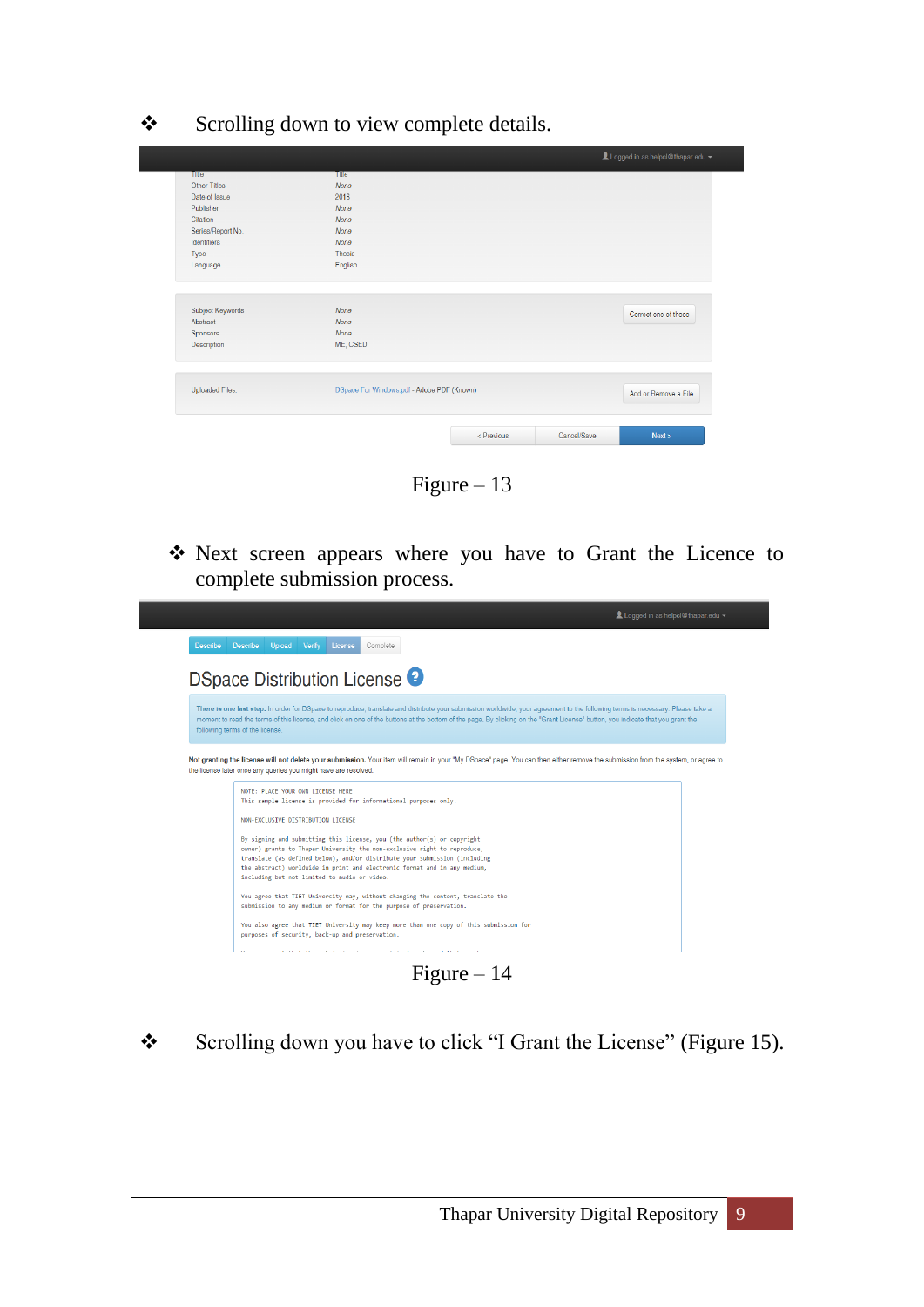

Figure – 15

❖ Submission process is completed with following screen



Figure  $-16$ 

That's all. You have successfully submitted your file. TuDR administrator will review your file and approve it for final inclusion into its respective collection.

At any stage of submission, if you encounter with any error do contact us for assistance.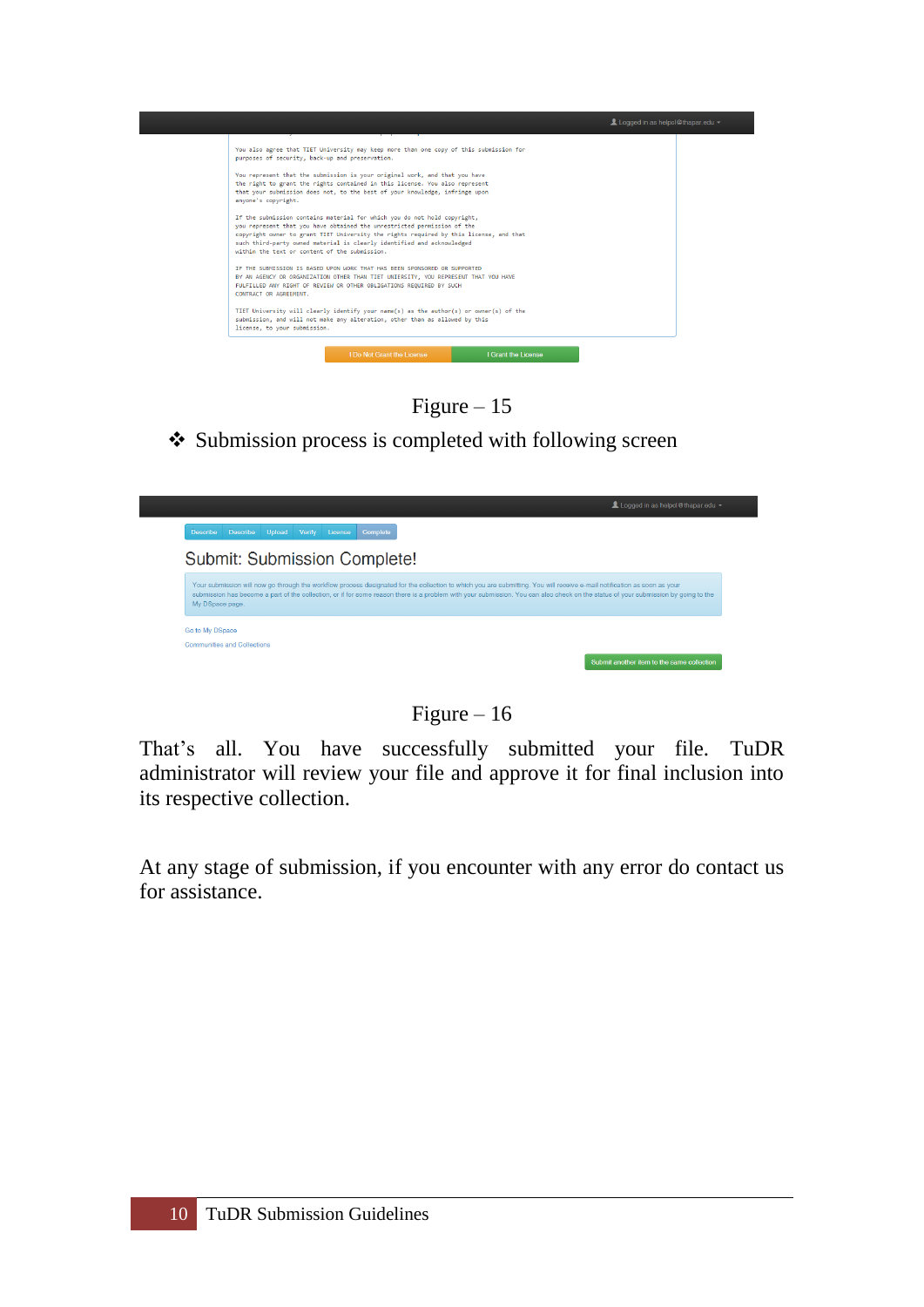## **Sequence of the Content in the Thesis**

Cover Page Inner Cover Page **Certificate** Acknowledgement Table of Content List of Tables (if any) List of Figures (if any) Abstract Chapter 1 Chapter 2 - - - - Conclusions References Annexures (if any) List of Publications